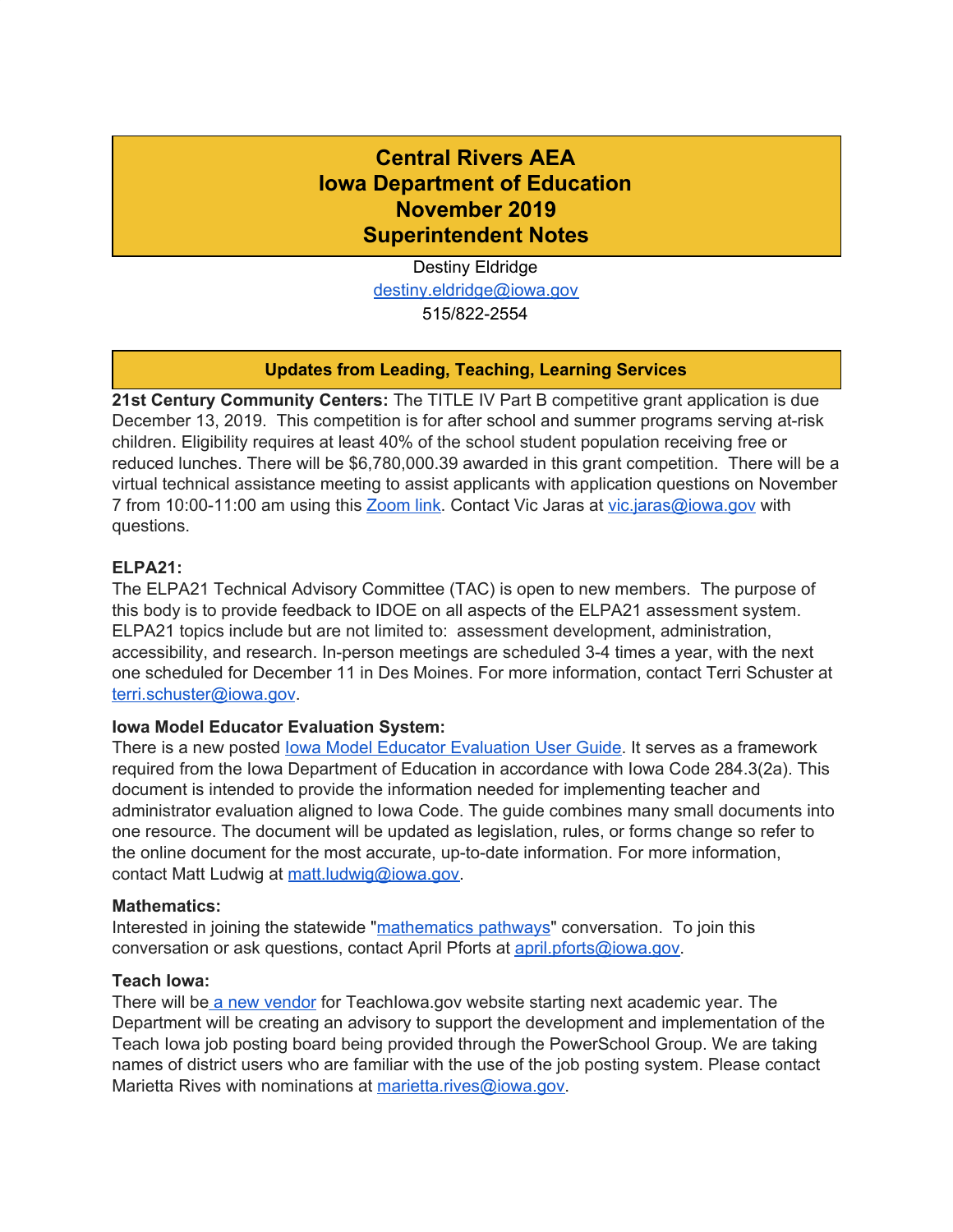## **ELI Grant Money**

Successful Early Literacy Progression (ELI Grant) applications are due October 31, 2019. **ELI Grant money will not be distributed without an approved application.** Please check your email to see if you have been prompted to complete the application. It is a simple grant approval process with no follow up claims, and approved expenditures provided in a drop down menu. Or, login to Iowa Grants ([iowagrants.gov](http://iowagrants.gov/)) to check your application. Questions can be directed to Jen Adams at jen.adams@jowa.gov. Please note: next year, ELI Grants will be due by September 15, so make sure your contact information is up-to-date.

### **Online Learning**

District [Developed](https://educateiowa.gov/pk-12/online-learning) and Private Provider Online Courses

### **November Notices and Deadlines for Public and Nonpublic Schools**

| <b>Date</b>                                                       | <b>Topic/Subject Matter</b>                                                                                                              | State/Federal<br>Law                                             | Contact                                               |
|-------------------------------------------------------------------|------------------------------------------------------------------------------------------------------------------------------------------|------------------------------------------------------------------|-------------------------------------------------------|
| Odd Years: 1st<br>Tuesday after the<br>1st Monday in<br>November. | Last day for an election to<br>reorganize effective July 1.                                                                              | <b>Iowa Code</b><br>39.2(4)"c" and<br>amended by<br><b>HF692</b> | Carla Schimelfenig<br>carla.schimelfenig@iowa.g<br>OV |
| Nov. 1 (even years)                                               | Two-year application for year<br>round school due.                                                                                       | <b>Iowa Code</b><br>279.10                                       | Eric Heitz<br>eric.heitz@iowa.gov                     |
| Nov. 1                                                            | <b>School Board Officers Report</b><br>due.                                                                                              | <b>Iowa Code</b><br>291.11, IAC<br>$281 - 99.2(1)$               | Carolyn Engelhardt<br>carolyn.engelhardt@iowa.<br>gov |
| Nov. 1                                                            | Last day for public notice of<br>board intent to whole grade<br>share. Must not be less than 90<br>days before signing the<br>agreement. | Iowa Code<br>282.11                                              | Pam Spangler<br>pam.spangler@iowa.gov                 |